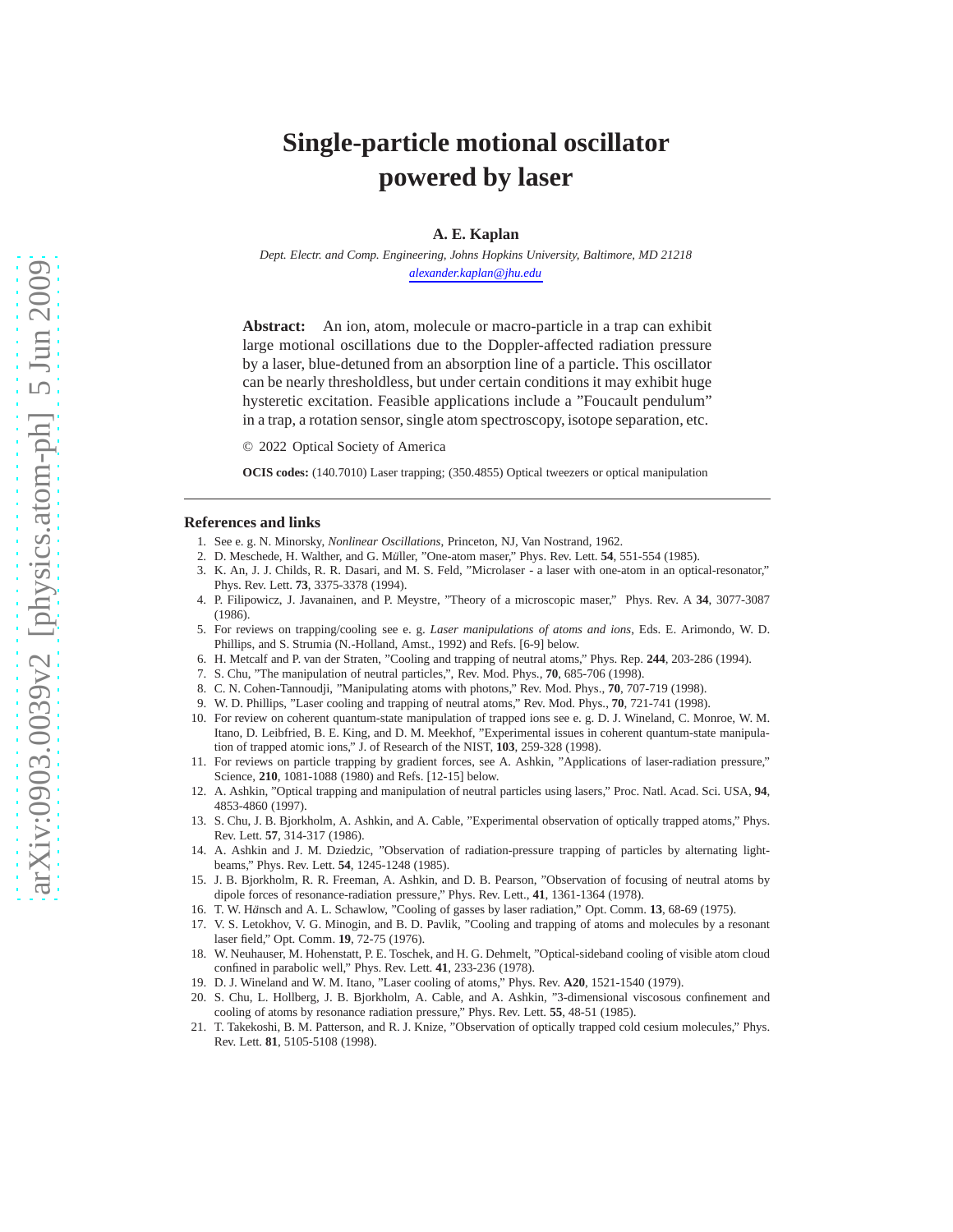- 22. Laser-induced SSO due to Doppler effect was proposed in A. E. Kaplan, "On Doppler instability of resonantly absorbing (or amplifying) systems in a strong field," Abstr. the 6th Natl. Conf. on Nonlinear Optics (Minsk), publ. by Moscow St. Univ., Moscow, 1972, p. 26.
- 23. J. P. Dowling and J. Gea-Banacloche, "Evanescent light-wave atom mirrors, resonators waveguides, and traps," Adv. Atomic, Mol., and Opt. Phys. **37**, 1-94 (1996).
- 24. S .A. Schaaf and P. L. Chambre, *Flow of Rarefied Gases,* Princeton University Press, 1961.
- 25. We also neglect the spatial modulation of  $F<sub>L</sub>$  with the period  $\lambda/2$  mimicking a standing wave pattern; since *ka* ≫ 1 as opposite to the Lamb-Dicke limit, this modulation will average out. Besides, it is present only for the standing wave and vanishes for a traveling wave pumping, J. Javanainen, M. Kaivola, U. Nielsen, O. Poulsen, and E. Riis, "Laser cooling of a fast ion-beam," J. Opt. Soc. Am. B **2**, 1768-1775 (1985).
- 26. A. E. Kaplan, "Hysteresis in cyclotron resonance based on weak-relativistic mass-effect of the electron," Phys. Rev. Lett., **48**, 138-141 (1982).
- 27. A. E. Kaplan, "Relativistic nonlinear optics of a single cyclotron electron," Phys. Rev. Lett., **56**, 456-459 (1986).
- 28. A. E. Kaplan and Y. J. Ding, "Hysteretic and multiphoton optical resonances of a single cyclotron electron," IEEE JQE, **24**, 1470-1482 (1988).
- 29. R. Blömel, C. Kappler, W. Quint, and H. Walther, "Chaos and order of laser-cooled ions in a Paul trap," Phys. Rev. **A40**, 808-823 (1989).
- 30. E. Peik, J. Abbel, Th. Becker, von Zanthier, and H. Walther, "Sideband cooling of ions in radio-frequency traps," Phys. Rev., **A60**, 439-449 (1999).
- 31. Th. Sauter, H. Gilhaus, I. Siemers, R. Blatt, W. Neuhauser, and P. E. Toschek, "On the photo-dynamics of single ions in a trap," Z. Phys. D **10**, 153-163 (1988).
- 32. J. Javanainen, "Light pressure cooling of a trapped 3-level ions," in *Fundamentals of Laser Interaction. Lecture Notes in Physics*, **229**, 249-258, Ed. F. Ehlotzky, NY, Springer (1985).
- 33. K. T. Gahagan and G. A. Swartzlander, Jr., "Optical vortex trapping of particles," Opt. Lett. **21**, 827-829 (1996)
- 34. K. T. Gahagan and G. A. Swartzlander, Jr., "Simultaneous trapping of low-index and high-index microparticles observed with an optical-vortex trap," JOSA B **16**, 533-537 (1999).
- 35. S. T. Thornton and J. B.Marion, *Classical dynamics of particles and systems*, 5-th ed., Thomson Brooks/Cole, Belmont, CA, 2004.
- 36. H. C. van de Hulst, *Light scattering by small particles*, Dover, New York, 1981.
- 37. P. K. Ghosh, *Ion traps*, Clarendon Press, Oxford, 1995.

#### **1. Introduction**

Self-sustained oscillators (SSO) [1] are abundant in the world: organ and violin, sea waves, many biological processes, car engines, clocks and watches, van-der-Pol oscillator, maser and laser, El Niño and La Niña cycles, the luminosity oscillations of many stars, and perhaps even the universe itself, to name just a few. While the energy supply (pumping) can be provided by all kinds of sources, the common facilitator of all SSO is a so called positive feedback, which overcomes damping by properly controlling the system during an oscillation cycle. A zero steady-state then becomes unstable, and the oscillations grow until they reach a stable limit cycle with a well defined amplitude and frequency of coherent oscillation. Many SSO also exhibit hysteretic excitation (bistability) and related multi-limit cycles due to nonlinearity.

It is of great interest to explore SSO in its most fundamental setting by using single particles. Amazingly, the effect based on the same basic principle of blue-shifted light pressure that provides both the pumping and positive feedback, can be observed using all kind of particles, from single atom to a macro-object, e. g. submillimeter dielectric sphere, as long as the right conditions, in particular good optical resonance, are satisfied.

The "one-atom" maser [2] and laser [3] generate optical photons with quantum-mechanical statistics [4], whereas a single particle *motional* SSO allows for highly excited *classical* motion and interesting applications. While trapped/cooled ions, atoms [5-20] and molecules [21] have became fascinating objects of research on their quantum properties and applications [5- 10], their "classical" dynamics remains somewhat less explored. In this Letter, we propose to use a trapped atom, ion, molecule, or macro-particle to excite a *motional* SSO powered by Doppler-affected radiation pressure of light blue-detuned from an atomic absorption line. This Light Activated Self-Sustained Oscillator (LASSO) is a controllable and stable system with large amplitude excitation and all the major SSO features; for certain conditions it is almost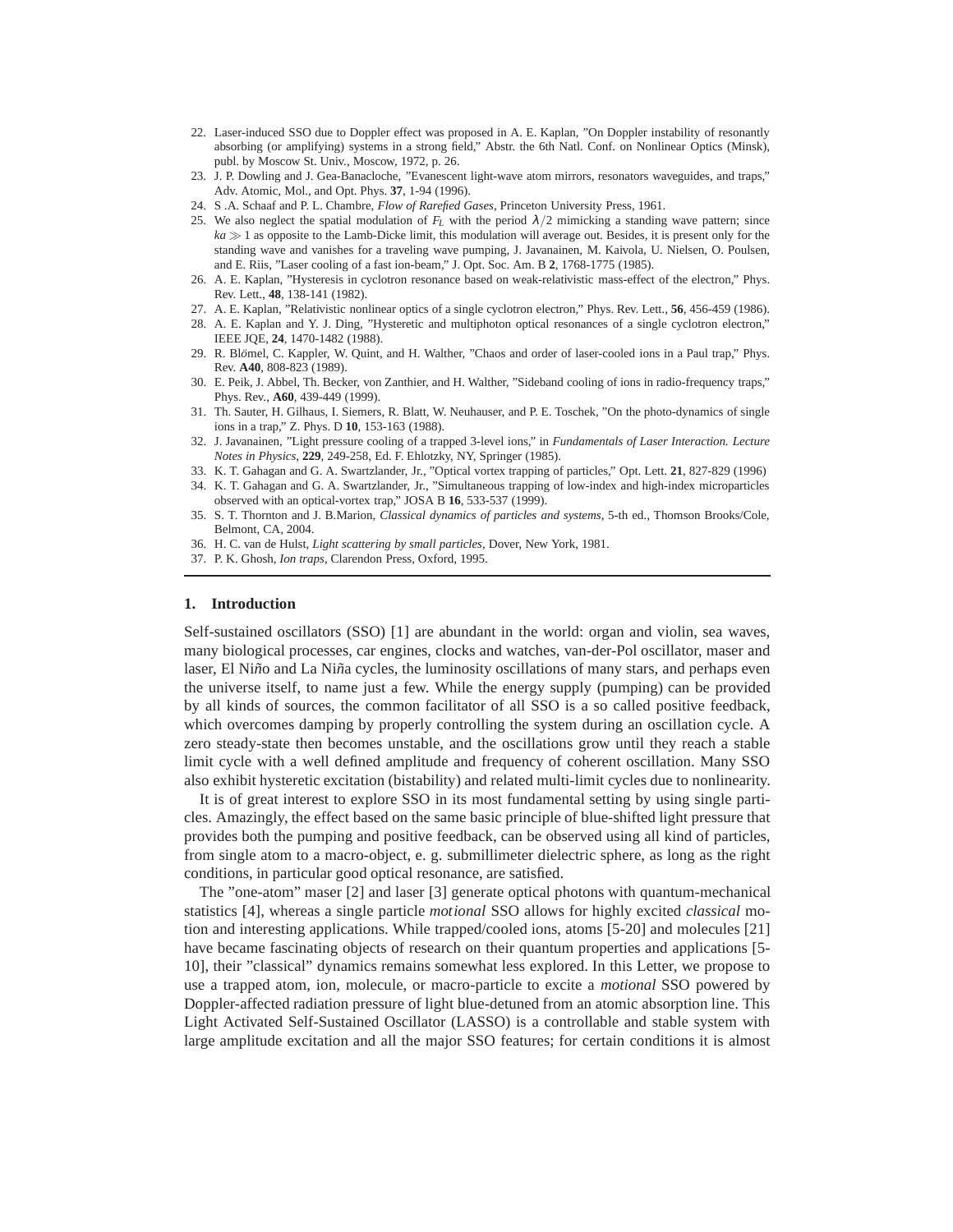thresholdless. A LASSO could be used as a rotation sensor based on the "Foucault pendulum" in a trap, single atom spectroscopy, mass-spectroscopy, isotope separation, etc. The idea of using near-resonant *red* − *detuned* light to impose strong damping on the motion of atoms and ions via Doppler-affected radiation pressure [16-20] provided a powerful tool for laser cooling [5-15]. On the other hand, it became obvious long ago [22] that a *blue-detuned* laser would facilitate a Doppler instability and the positive feedback needed for SSO. For a particle in a trap, the required laser intensities are extremely low and allow for *cw* operation of a LASSO, providing for interesting applications. Blue-detuned radiation was proposed also for use in atom waveguides and concave traps [23].

## **2. Forces and equation of motion**

Let us consider the simplest model of a classical particle motion in a *1-D* harmonic potential in the *z*-axis with a frequency  $\Omega$  under the action of EM-waves counterpropagating in the same *z*-axis, whereby it is governed by the equation:

$$
\ddot{z} + \Omega^2 z = [F_L(z, \dot{z}, t) + F_T(z, \dot{z})]/M; \tag{1}
$$

where the "dot" designates  $d/dt$ , *z* is the atom location,  $F_T$  is a damping force due to losses in a trap, *F<sup>L</sup>* is a light-pressure force, and *M* is a particle mass. A common damping factor is a drag force due to residual rarefied gas (see e. g. [24]). In the approximation of the so called *free molecule flow* it can be roughly estimated by simply computing the collisions of a moving micro- or macro-particle with a low-temperature molecules of the gas:  $F_T^{(g)}/M \approx -\frac{z}{z}|\dot{z}|/L_g$ , where  $L_g = (M/M_g + 1) \cdot (N_g \sigma)^{-1} / 2$  is the mean free path,  $(N_g \sigma)^{-1}$ , scaled by a mass-factor due to energy/momentum transfer to a gas molecule of mass  $M_g$ ;  $N_g$  is the gas number density, and  $\sigma = \pi (d_p + d_g)^2/4$  is the cross-section of a collision between a particle and a gas molecule of respective diameters  $d_p$  and  $d_g$ , assuming that they both are ideal spheres. In a static (ion) trap, on the other hand, an another factor is the energy decay of a charged particle via lossy trap circuits [10]; in this case  $F_T^{(t)}$  $T_T^{(t)}/M = -2\Gamma \dot{z}$ , where  $(2\Gamma)^{-1}$  is a relevant relaxation time.

The radiation force  $F_L$  is caused by laser beams with their frequency  $\omega$  in the laboratory frame being blue-detuned from an atomic frequency <sup>ω</sup>*A*. Since in most of configurations of interest, the pumping beams can be assumed weakly focused and regarded as plane waves, the scattering force due to photon absorption [5-9,16-20] (to be followed by spontaneous emission) is dominant over the gradient (or dipole, or stimulated emission) force [5-9,11-15,23], which is due to spatial inhomogeneity of each wave [25]. We consider here only the spontaneous component of *FL*; while simplifying the basic theory of LASSO, this assumption is not critical. Assigning the subscript "+" to a wave propagating in the positive  $\zeta$  direction, and "-" to the opposite direction, one has  $F_L = F_+ - F_-$ , where  $F_+ = \hbar k (dN_+/dt)$ ,  $k = \omega/c$ , and  $dN_+/dt$  is the rate of photon absorption by the atom from the respective waves. In the case of large detuning (see below), for most part of a motional cycle, the absorption/radiation is a virtual transition to be regarded an instantaneous elastic scattering, leaving the excited level depopulated. We also assume through the paper that in the case of single atoms and ions, the trap temperature is kept significantly low, which is a common situation in most of the trap experiments with microparticles. In application to a two-level model in the case of micro-particles, we also make a realistic assumption that the trapping potential is the same for both the ground state and the excited state, i. e. that the resonance frequency is the same at any point of the trap.

The atom energy losses in vacuum (and hence the required laser pumping to overcome it) are low, and all the major effects emerge at intensities many orders of magnitude lower than the saturation intensity; and typically (and preferably) the trap frequency  $\Omega$  is much lower than the atomic absorption linewidth,  $\gamma$  (the "weak binding" limit). Thus, one can use a no-saturation and "polarization-follows-the-driving" approximation, especially for large detunings  $\Delta \omega = \omega - \omega_A$ ,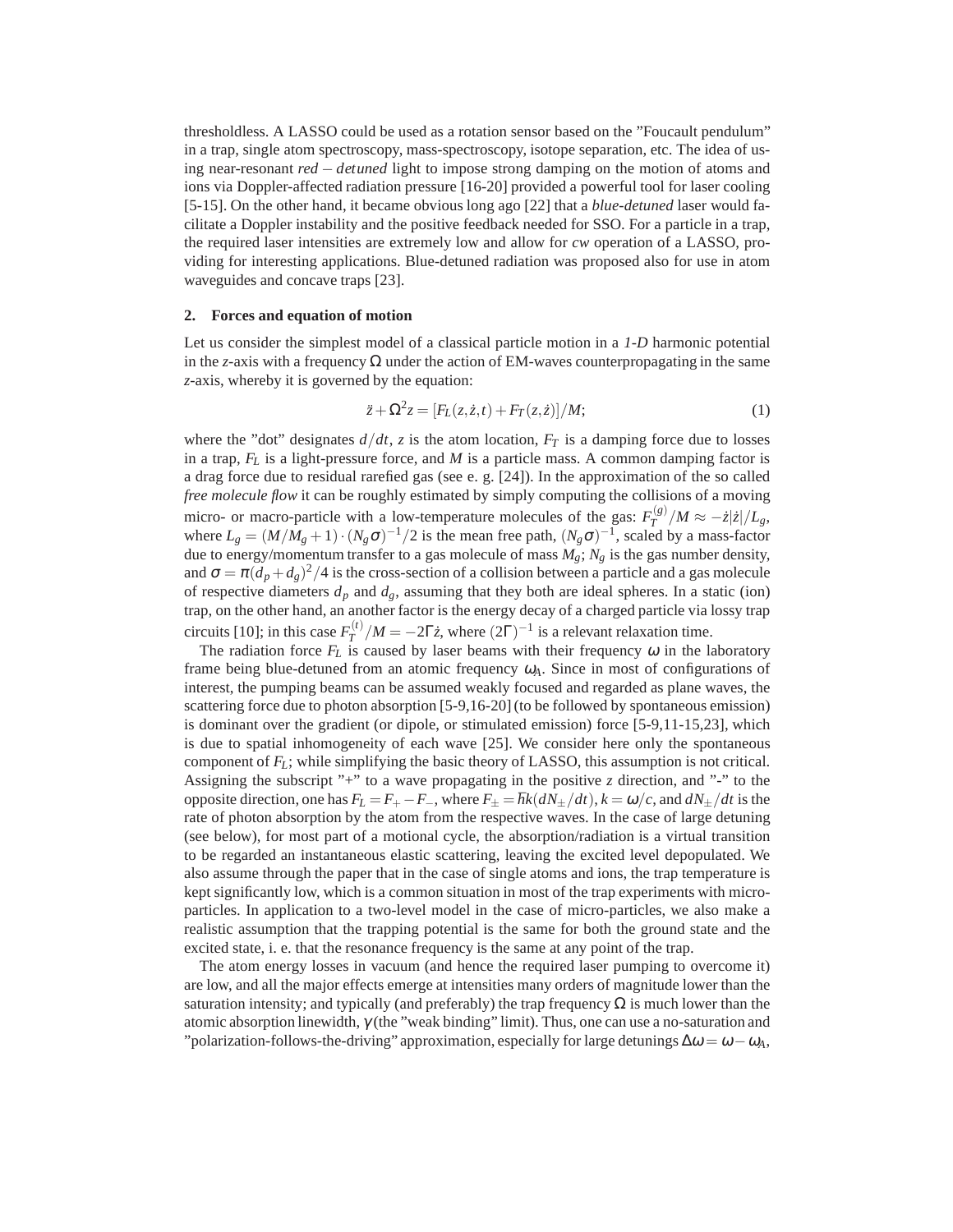when  $\Omega^2 \ll \gamma^2 + \Delta \omega^2$ , which is the case of most interest; its results coincide with those of a classical Lorentz absorption model. The instantaneous (on the motional scale) radiation forces are then:

$$
F_{\pm} = (\hbar k) \cdot (\gamma \Omega_R^2) [\gamma^2 + (\Delta \omega \mp k \dot{z})^2]^{-1}
$$
 (2)

where  $\mp k\dot{z}(t)$  are instantaneous Doppler shifts of atomic frequency with regard to the " $\pm$ " waves respectively (note that for large oscillations, the peak shifts, occurring near the center of oscillations,  $z = 0$ , are large,  $k | \bar{z}_{pk} | \gg \gamma$ ,  $\Omega_R = e \mathbf{d} \cdot \mathbf{E}/\hbar$  and **E** are the Rabi frequency and the amplitude of each wave, and *e***d** is an atomic dipole moment. For small oscillations, the force *F<sup>L</sup>* can be written as

$$
F_L \equiv F_+ - F_- \approx \dot{z} \cdot \Delta \omega \cdot Q, \quad \text{where} \quad Q = \hbar k^2 \cdot \gamma \Omega_R^2 / (\gamma^2 + \Delta \omega^2)^2 > 0 \tag{3}
$$

If  $\Delta \omega > 0$ , one has  $F_L/z > 0$ , which makes  $F_L$  an anti-damping force. It is easily understood from the photon absorption viewpoint: as opposite to the atom cooling by red-shifted photons, when the blue-shifted photon is absorbed by an atom at its resonant frequency, the excess energy of the absorbed photon would go into kinetic energy of the atom and heat it up. If *FL*/*M* overcomes the damping  $2\overline{z}\Gamma$  in Eq. (1), the oscillations build up resulting in SSO, which is essentially a classical "squeezed" process with well determined, low-fluctuation amplitude and uncertain phase. The nonlinearity of  $F_L$  *vs*  $\dot{z}$  at some point arrests this growth, and a limit cycle (a steady-state mode of SSO) is established.

The motion of a particle attaining up to  $\sim 1$ eV energy typical for a static trap for ions, corresponds to  $\sim 10^4 K$  temperature. However, although the process in consideration can be viewed as something opposite to cooling, it should not be confused with simply heating the particle: if the pumping is well above threshold, its energy is transformed into a highly ordered, coherent SSO motion, which differs from a thermal heating the same way as the sound of violin differs from a street noise, or laser radiation – from that of a black-body radiation.

Using envelope approximation [1] (applicable since  $\Gamma + a\Omega/\tilde{L} \ll \Omega$ ), i. e.  $z \approx a\sin(\Omega t + \phi)$ , where  $a(t)$  and  $\phi(t)$  are slowly varying amplitude and phase of the oscillations respectively, one arrives at the equation for the dynamics of the peak velocity,  $v(t) = \dot{z}_{pk} = a(t)Ω$ , alone:

$$
\dot{v} = v \cdot [G(v^2) - \Gamma - |v|/\tilde{L}], \quad G = (2\pi M v^2)^{-1} \int_{-\pi}^{\pi} F_L(\dot{z}) \dot{z} d(\Omega t)
$$
(4)

where G is the gain due to the radiation force averaged over the oscillation cycle, and  $\tilde{L}$  = *L*<sub>*g*</sub>(3π/4); all the term in *rhs* of Eq. (4) are the Fourier Ω-components of  $F_L(t)/M$ ,  $F_T^{(t)}$  $T^{(t)}(t)/M$ , and  $F_T^{(g)}(t)/M$ , respectively. Using dimensionless parameters  $\delta$ ,  $\rho$ , and  $u$ , defined as

$$
\delta = \Delta \omega / \gamma; \ \rho = \Omega_R / \gamma = |e\mathbf{d} \cdot \mathbf{E}| / \hbar \gamma; \ u = v k / \gamma,
$$
 (5)

one evaluates an integral for the nonlinear gain *G* in Eq. (4) resulting in:

$$
G(\rho, \delta, u^2) = 2^{3/2} (\hbar \omega^2 / Mc^2) \delta \rho^2 / D(\delta, u^2)
$$
 (6)

where  $D = C(A^2 - Bu^2 + AC)^{1/2}$  is a nonlinear dispersion factor, with  $A = \rho_{sat}^2 = 1 + \delta^2 - a$ normalized saturation intensity,  $B = \delta^2 - 1$ , and  $C = (A^2 - 2Bu^2 + u^4)^{1/2}$ .

### **3. Stationary self-sustained oscillations**

The *cw* mode follows from (4) with  $\dot{v} = \dot{u} = 0$ . One of *cw* solutions is  $u = 0$ . The *cw* mode with  $u \neq 0$  is due to the losses being exactly compensated for by the light induced gain,  $G_{u\neq 0}$  =  $\Gamma + |u|\gamma/kL$ , and the motional amplitude *u* is determined implicitly by the equation:

$$
\rho^2 = 2^{-3/2} (\rho_T^2 + \rho_g^2 |u|) D(\delta, u^2) / \delta \tag{7}
$$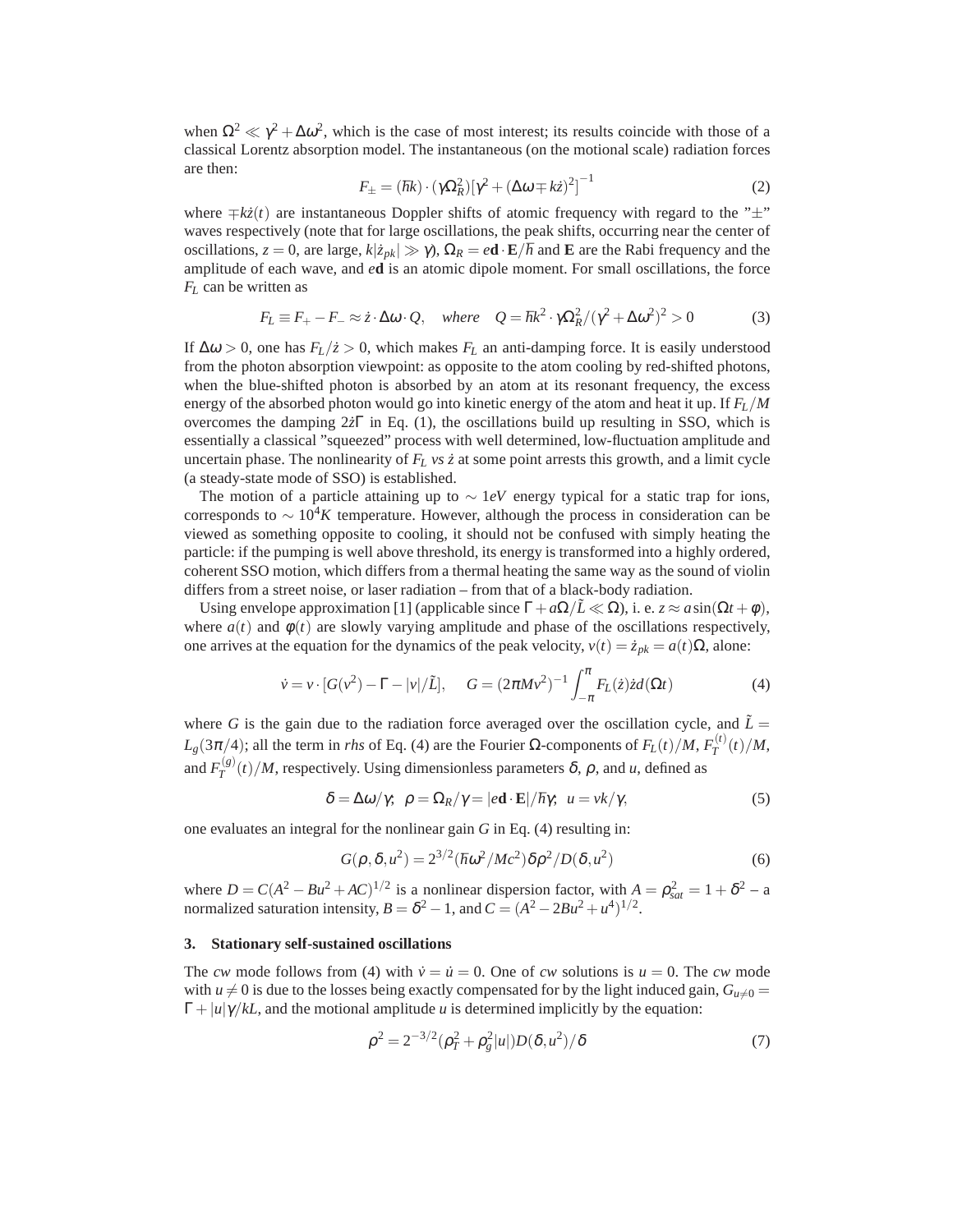

Fig. 1. The normalized LASSO amplitude (and peak velocity) *u vs* the normalized pumping,  $I = \rho^2 / \rho_T^2$ , for  $r \gg 1$ . Curves: (a), 1:  $\delta = 1/\sqrt{3}$ , 2:  $\delta = 1$ , 3:  $\delta = 4$ , 4:  $\delta = 20$ . Solid lines - stable, broken - unstable modes. Arrows show the directions of hysteresis jumps.

with "trapping" and "collisional" loss parameters:

$$
\rho_T^2 = (Mc^2/\hbar\omega)(\Gamma/\omega), \ \rho_g^2 = \rho_T^2/r; \tag{8}
$$

and their ratio  $r = (\Gamma/\gamma)k\tilde{L}$ . The parameters  $\rho_T^2$  and  $\rho_g^2$  are tremendously lower than the saturation intensity,  $\rho_{sat}^2$ . Using as an example the *static* (ion) trapping a *Na*-like <sup>24</sup>*Mg*<sup>+</sup> ion [10] with  $\lambda \sim 280$ *nm*,  $d \sim 1.5 \times a_0$ , where  $a_0$  is the Bohr radius,  $\gamma \sim 1.2 \times 10^8 s^{-1}$ , gas of  $H_2$  with  $d_p + d_g \sim 0.2$ *nm*,  $\Gamma \sim 10^{-4} s^{-1}$  and a pressure of  $7.7 \times 10^{-9}$ torr, one has  $\rho_T^2 \sim 4 \cdot 10^{-14}$ , and  $\rho_g^2 \sim 1.2 \times 10^{-15}$ . The threshold pumping,  $\rho_{thr}^2$ , required to excite the LASSO in a "soft" way, i. e. from zero,  $G_{u=0} = \Gamma$ , is due only to  $\rho_T$ :

$$
\rho_{thr}^2 = \rho_T^2 (1 + \delta^2)^2 / 2\delta.
$$
 (9)

It is the lowest,  $\rho_{min}^2 = (2/\sqrt{3})^3 \rho_T^2$ , at  $\delta = 3^{-1/2}$ , and corresponds to the field intensity  $\rho_{min}^2(\hbar\gamma/ed)^2(240\pi)^{-1} \sim 10^{-14}$  *W*/*cm*<sup>2</sup>, so that the LASSO is virtually *thresholdless* (but may not be so for large detunings). The rest of the LASSO characteristics depend on the ratio  $r = \rho_T^2/\rho_g^2$ . In our example  $r \sim 34 \gg 1$ , as is typical for ion trapping. One can then neglect collisional losses; based on Eq. (7), Fig. 1 depicts the motional amplitude *u* in such a case *vs* the normalized laser intensity,  $I = \rho^2 / \rho_{min}^2$ .

### **4. Multi-stable** *cw* **modes and hysteresis**

In general, parameter *r* may vary widely (e. g. for neutral particle trapping,  $r \ll 1$ , under proper conditions, see below), which affects the dependence of the LASSO amplitude on the pumping intensity. However, the common and most remarkable feature emerging here for any *r*, is large hysteresises when the detuning and pumping are sufficiently large. The hysteresis-free domain is larger for the case of dominant collisional losses,  $r \ll 1$ , since those losses are negligibly low at small amplitudes; in this case the hysteresis-free LASSO excitation exists for  $0 < \delta < 2.75$ , for any  $\rho$ , and for  $\rho^2 > 16\rho_g^2$ , for  $\delta > 2.75$ . If  $r \gg 1$ , i. e. dominant trapping losses, a similar domain is  $0 < \delta < 1$  for any  $\rho$ . At the onset of hysteresis  $u \approx 2.15$  if  $r \ll 1$ , whereas  $u \ll 1$  if  $r \gg 1$  (as in the above example). Within a LASSO hysteresis loop, there are two to three nonzero steady-states, depending on *r*. Examination of particle dynamics using Eq. (4) shows that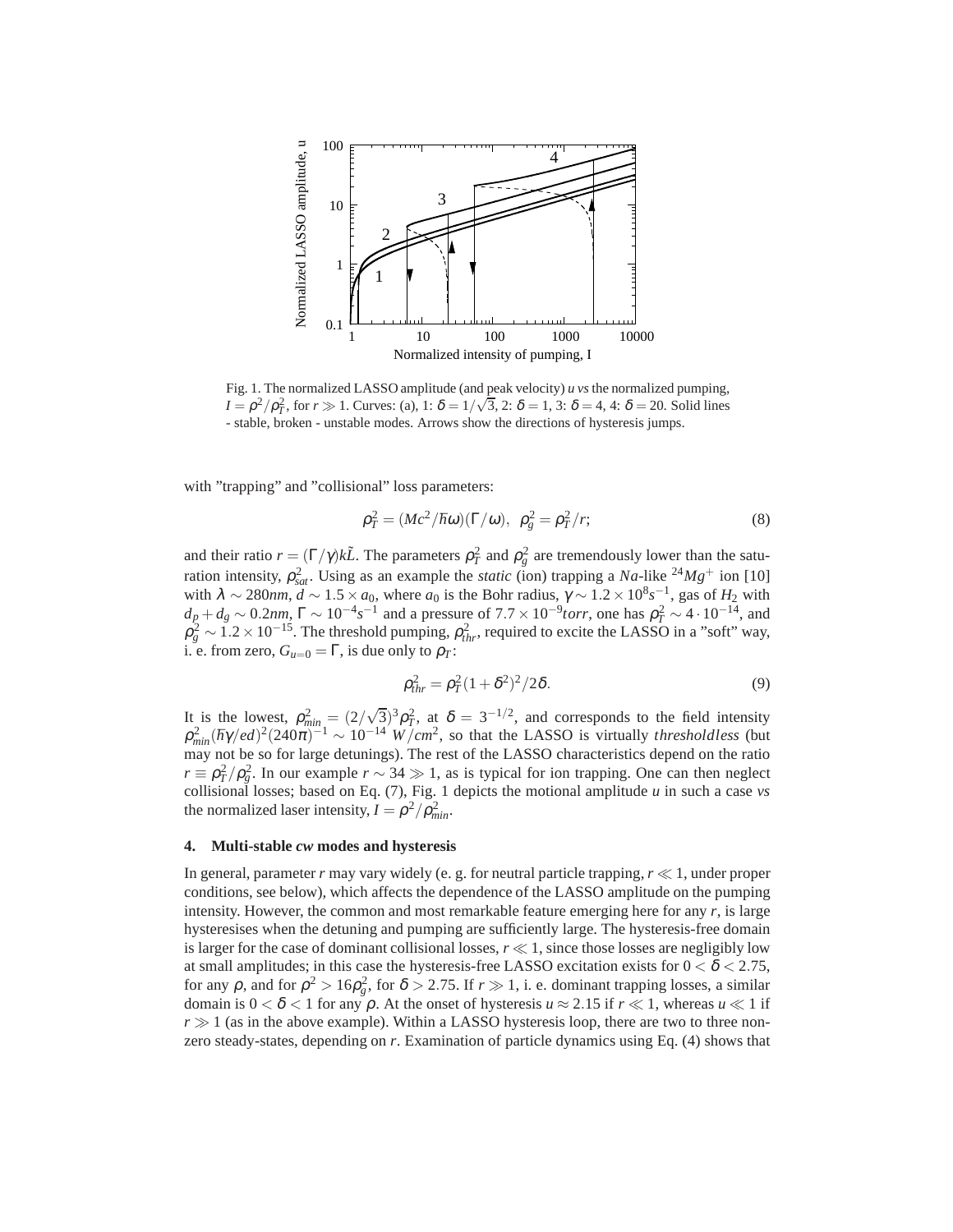the limit cycle with the largest  $u$  is always stable. The same is true for the lowest  $u$  in the case of three non-zero  $u$ 's (emerging at  $r \ll 1$ ), whereas the intermediate limit cycle is unstable. With two non-zero *u*'s (emerging at  $r \gg 1$ ), the limit cycle with lower *u* is unstable. The zero-point steady-state,  $u = 0$ , is always stable at  $\rho^2 < \rho_{thr}^2$ , and unstable otherwise. The solution for the lowest branch,  $u_{low}^2 \ll 1 + \delta^2$ , away from the immediate vicinity of a hysteresis jump, is

$$
u_{low} \approx r(\rho^2/\rho_{thr}^2 - 1). \tag{10}
$$

On the upper branch,  $u_{high}^2 \gg 1 + \delta^2$ , in the limit  $\rho_T^2 \ll u \rho_g^2$ , one has  $u_{high} \approx (2\delta \rho^2/\rho_g^2)^{1/4}$ , while in the limit  $\rho_T^2 \gg u \rho_g^2$ ,  $u_{high} \approx (2\delta \rho^2/\rho_T^2)^{1/3} = (2\delta I)^{1/3}\sqrt{3}/2$ . The former limit is best seen on the *log-log* plots in Fig. 1. The higher the magnitude of  $\delta$  and  $\rho^2$ , the larger is the loop. Evaluating the "contrast of hysteresis" as the ratio  $w_{hys}$  of the "up-jump" intensity,  $\rho_{up}^2$ , to the "down-jump" intensity,  $\rho_{dwn}^2$ , and making use of Eq. (7) for  $\delta^2 \gg 1$ , we estimate that at the down-jump *u* ∼ δ regardless of *r*. Thus, if  $r \gg 1$ ,  $\rho_{dwn}^2 \sim \rho_T^2 \delta^{3/2}$ , while if  $r \ll 1$ ,  $\rho_{dwn}^2 \sim \rho_g^2 \delta^{5/2}$ . The intensity at which the up-jump occurs is  $\rho_{up}^2 \approx \rho_{thr}^2$  if  $r \gg 1$ . In the limit  $r \ll 1$ , one obtains *u* ∼  $\delta/2$  at the onset of the up-jump. Hence  $2\rho_{up}^2 \sim 3^{3/2} \rho_g^2 (\delta/2)^4$ . Thus, in both limits,

$$
w_{hys} \approx const \cdot \delta^{3/2}, \quad const = O(1). \tag{11}
$$

Here *const* ∼ 0.5 if  $r \gg 1$ , and ∼ 0.16, if  $r \ll 1$ . Typically, if  $\delta \gg 1$ , the contrast  $w_{hys}$  is large.

To explain the LASSO hysteresis, we note that the larger the detuning, the lower is the dispersion, hence the smaller Doppler *positive feedback* for *small* oscillations. However, sufficiently *large* oscillations at the *same* pumping can be self-sustained, provided their peak Doppler shift *u* brings the atom closer to an *exact* resonance where the dispersion is the strongest, i. e.  $|u| \sim \delta$ or  $k|v| \sim \Delta \omega$ , see Eq. (6). Thus, once large oscillations are excited, they can be supported even by a *lower* pumping intensity. If  $u, \delta \gg 1$ , a peak positive feedback occurs at the instance when the Doppler effect Eq. (2) in *one of the waves* compensates the detuning,  $kz(t) \sim \pm \Delta \omega$ . This is reminiscent of the game of tennis: it can be sustained only if the ball speed is high enough. (Note here that the LASSO hysteresis differs from that in cyclotron excitation of a single electron [30-32], since in the latter case one is dealing with *driven* and not SSO motion.)

Both the pumping detuning  $\delta$  and intensity  $\rho^2$  are easily controlled. Even at the extremes, the LASSO operates far below the saturation of the atomic absorption. The weak binding,  $\Omega/\gamma \ll 1$ is most favorable for LASSO operation. (A strong binding will be considered by us elsewhere.) Typically, the SSO amplitude is much larger than the laser wavelength; thus the standing wave pattern [24] in *F<sup>L</sup>* was justifiably neglected. It is also worth noting that while standing wave wave was used here for simplicity sake, actually the same LASSO effect can attained by using only one traveling wave [25]; the main difference is that in *cw* mode in this case the center of particle motion would not coincide with the lowest point of trap potential.

For large LASSO oscillations, the harmonicity of the trap potential in Eq. (1) would not hold, thus affecting the LASSO frequency. If the anharmonicity is symmetric, the term  $\Omega^2 z$ in Eq. (1) could be replaced by  $\Omega^2 z(1 \pm z^2/z_T^2)$ , where  $z_T$  is the half-size of the trap; signs "-" and "+" correspond to "soft" and "hard" potentials, respectively, and the LASSO frequency is  $\Omega_{NL} \approx \Omega(1 \pm 3a^2/8z_T^2)$ , provided  $a^2 \ll z_T^2$ . A motional quantum excitation number,  $(u^2/2)(\gamma/\omega)^2 Mc^2/\hbar\Omega$ , for typical conditions is  $10^5 - 10^7$ ; thus, the system may be regarded as strongly classical at low frequencies. However, at the "optical end", under certain conditions it may become strongly quantum, since the absorption of photons by the atom, and resulting spontaneous emission of photons in all possible direction may result in the spontaneous deflection of atom from a classically-prescribed trajectory, which may be regarded as a broad-band noise induced by optical pumping. Near the threshold of oscillations, this noise will result in the broadening of the spectral line of oscillations, similar to any other self-sustained oscillator,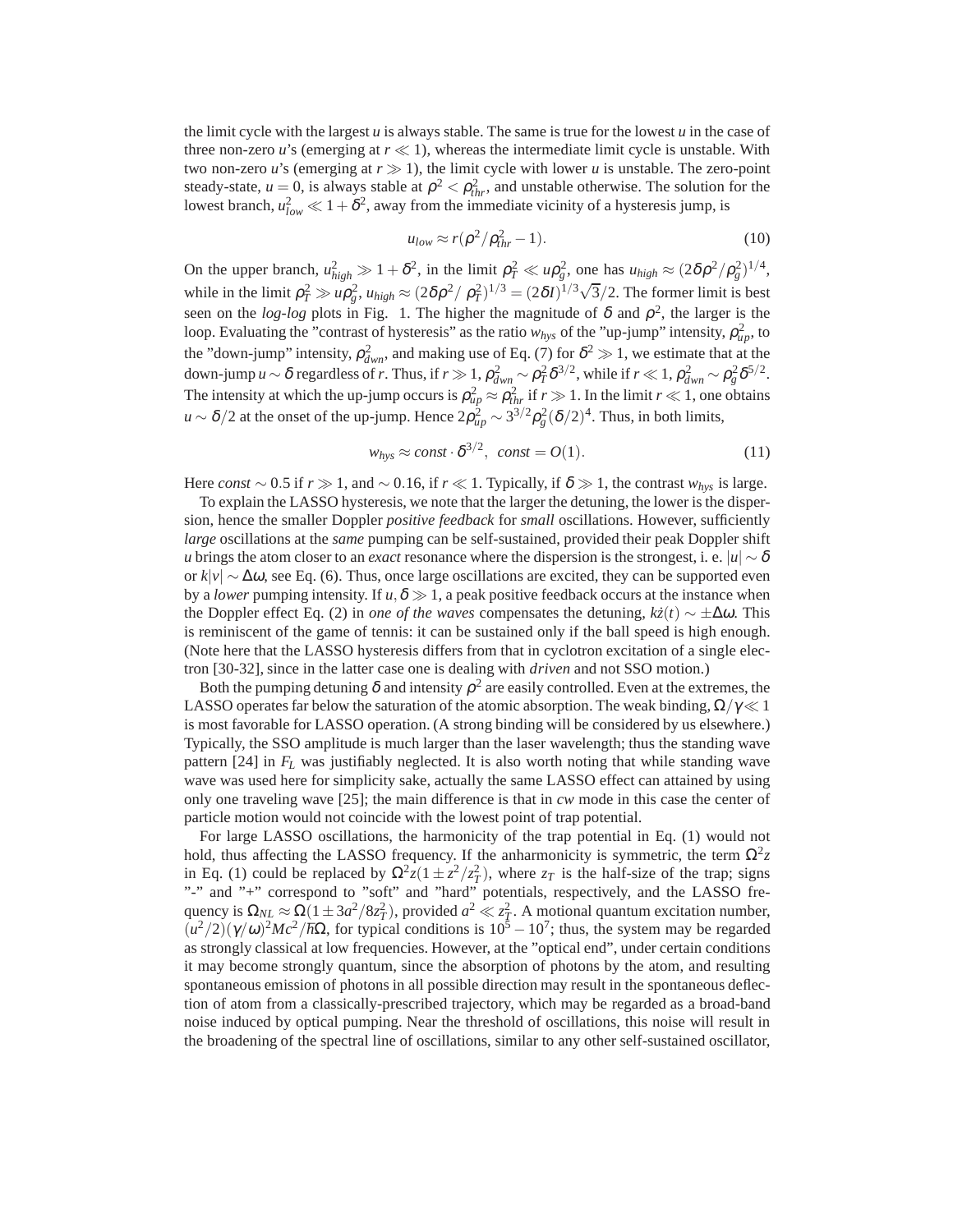such as e. g. shot noise in electronic SSO, or spontaneous radiation in laser near the threshold of its excitation. However, similarly to those system, one should expect that as the pumping significantly exceeds that threshold,  $\rho^2 \gg \rho_{thr}^2$ , the spontaneous noise becomes insignificant, and the oscillations will be strongly coherent and their linewidth – drastically reduced.

An elliptic or circular LASSO orbit in a *2-D* LASSO can be attained by using two pairs of counterpropagating laser beams, with their axes normal to each other; circular motion will require the same pairs' intensities. One of the differences of such a "LASSOtron" resonance from a magnetic cyclotron resonance and its hysteresises [26-28] is that the particle does not have only one direction of revolution prescribed by a *dc* magnetic field and its charge, but may instead, depending on initial conditions, revolve now in any direction in the plane of the beams.

#### **5. Traps and settings**

The experimental conditions for LASSO observation can be arranged based on the existing traps. In fact, the heating observed in [29,30] may indicate a *transient* SSO excited during that part of the cycle of the *driven rf* side-band motional oscillations in the Paul trap, when due to *driven* Doppler shift, an ion sees the laser (on average red-detuned) as blue-detuned. However, the related micromotion is far from a well defined steady-state LASSO regime. The strong binding arrangement in [29,30] should produce a much more complicated picture of motion than LASSO. The hysteresis in the motion of a trapped single ion has been observed experimentally in [31] and numerically in [32]. The major nonlinearity in [31,32] comes however from *two* <sup>−</sup> *photon* excitation of a *three-level* ion (e. g. *Ba*+) pumped by *two* lasers with their frequencies near-resonant to different atomic transitions. The LASSO, on the other hand, involves the simplest, two-level atom model with a single-photon resonance, and is based only on the Doppler effect and not the *atomic* nonlinearity. The LASSO produces huge oscillations that take the system far beyond the Lamb-Dicke limit,  $ka \ll 1$ , common in trapping/cooling physics, as well as huge hysteresises with a contrast of few orders of magnitude.

The issue of the most appropriate static (ion) trap for the LASSO experiment has to be considered separately, with recent developments in the field offering a wide range of possible traps [37]. The simplest way to observe LASSO could be to use the Penning trap, with the particle self-sustained oscillation exited along the axis of symmetry of the trap, i. e. between the trap caps and normally to the ring electrode. The main condition then is that the cyclotron frequency of a particle in a strong *dc* magnetic field be much greater than the vibrational LASSO frequency  $\Omega$ , but this is typical for Penning traps [10,37]. This arrangement can be used for mass-spectroscopy and isotope separation; however it cannot support Foucault oscillator, since the LASSO motion here has strongly preferred oscillation axis. On the other hand, the Paul trap makes it feasible for a particle to choose its main direction of oscillations in a plane normal to the trap axis, and thus it could be appropriate for realization of *2-D* Foucault LASSO oscillator, although a *1-D* model implied by Eq. (1) will be a rough approximation to the full motion.

While a single-atom experiment is of fundamental significance, for a proof-of-principle experiment a charged macro-particle in the Penning of Paul trap is perhaps a better, and much more attainable and controlled candidate. (Notice, e. g. the use of an aluminum dust to demonstrate trapping in many experiments [37].) A cluster of e. g. alkali or rare-gas atoms, a dielectric or metallic charged sphere, or even a charged oil droplet, similar to the ones used by Millikan in his experiments on the measurement of an electron charge, may become an easy setup with a simple static trap for a charged particle and a low-power laser. In this case, for the pumping exceeding the threshold by a few times, the entire situation is purely classical.

While static traps allow for ion trapping [5-9,10,37] only, a neutral atom can be trapped optically by gradient (dipole) forces [11]. It is attracted to the high-intensity areas if  $\Delta \omega < 0$ , and the low-intensity areas if  $\Delta \omega > 0$ . An all-optical LASSO is attained by gradient-trapping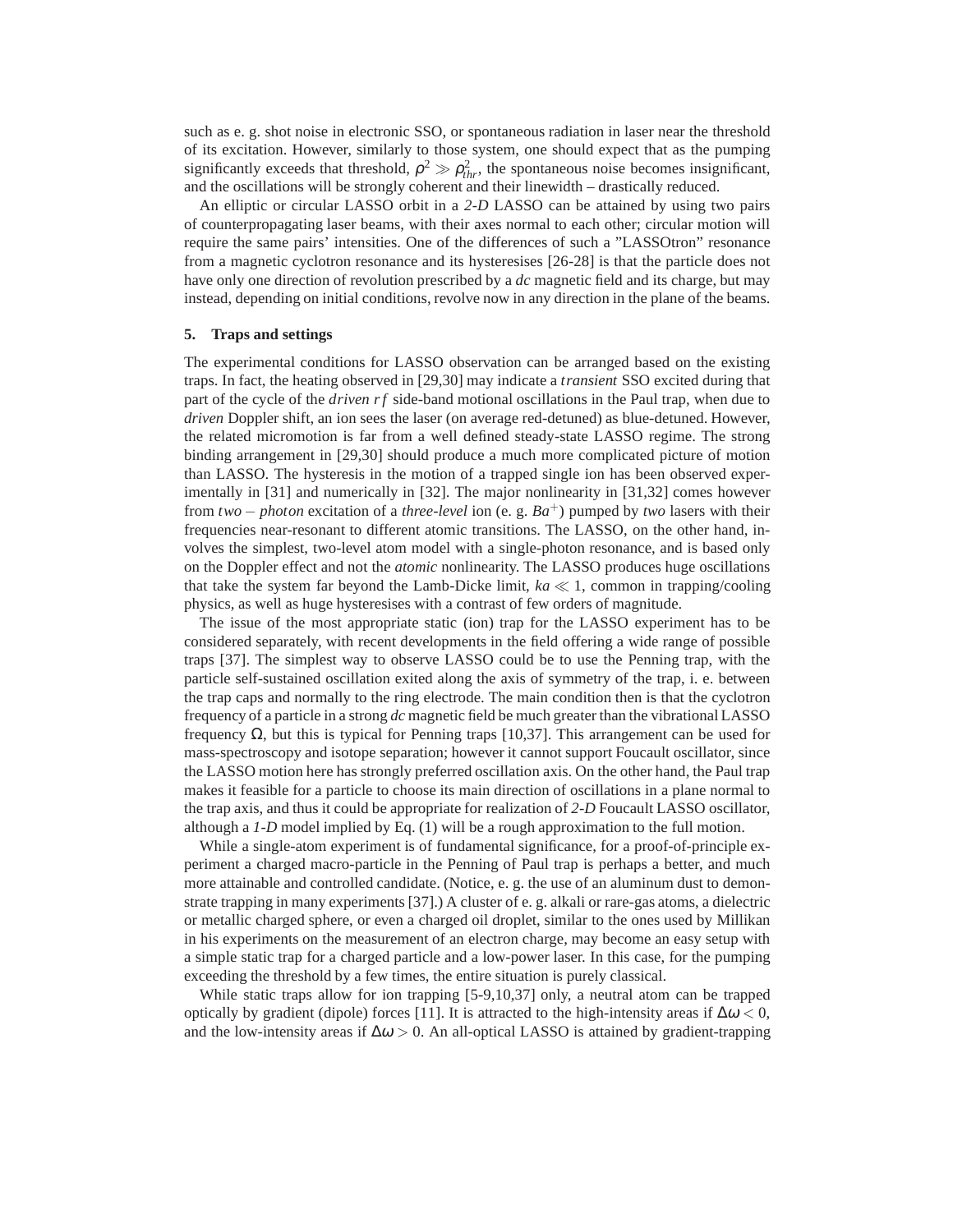an atom *Na*, with  $\lambda \sim 590$ *nm* on the 3*s* → 3*p* D-line,  $d \sim 2.2 \cdot a_0$ , and  $\gamma \sim 2.7 \times 10^7 s^{-1}$ , in the focal area of a single red-detuned laser [12], while LASSO-pumping (using scattering forces) is attained by an a weakly focused blue-detuned laser. The trapping laser here induces also a Doppler spontaneous damping. To use a blue-detuned laser only, one can arrange two collinear counterpropagating beams having their foci set apart [13] and a "doughnut" [33,34] profile with non-zero intensity on the axis. The only damping here is due to collisions, and LASSO here is completely thresholdless.

In a future research, it may also be worth considering the case of an atom submitted to both a blue and a red-detuned laser, so as to have at the same time damping by Doppler cooling and a LASSO effect. By using different detunings, powers, and transitions (different linewidth), it might be possible to find a regime where the velocity-dependence of the damping and the LASSO forces are different enough so as to generate stable oscillations.

### **6. "Foucault oscillator" and other feasible applications**

The LASSO has an interesting potential as a rotation sensor based on a "Foucault pendulum" (FP) effect: a LASSO-excited (and then left alone) particle conserves its oscillation direction in space. Along with a gyroscope and an EM Sagnac effects, the Foucault pendulum [35] is one of very few effects/devices, which unequivocally demonstrate that the universe affects our "regular" mechanics and electrodynamics. However, unlike the other two effects, the Foucault pendulum needs a cathedral-size structure for its realization, which severely limits its applications for e. g. rotation detection and inertial navigation; besides, it relies on the gravitation, which imposes even stronger limits on these applications. The need in very long pendulum string comes out of the requirement for a sufficiently long relaxation time. Lowering the frequency of the pendulum makes this time longer even for the same finesse of the system; furthermore, the damping per cycle is lower for higher ratio of the string length to its diameter; hence the long pendulum. The gravitation/acceleration environment simply makes the pendulum possible (for example, the Foucault pendulum – or any pendulum – would be impossible in the space). Both these drawbacks of the Foucault pendulum can be overcame by using a single particle trapped in a symmetrical *3-D* or *2-D* trap in a vacuum. This would allow one to have a smallsize motional oscillator with very low damping (which can further be completely eliminated by a low-intrusive positive feedback provided by a few laser beams, see below), whose oscillation and momentum-conservation properties will be "portable" in the sense that they be provided by the trap potential, and not by the local gravity. All this may put the LASSO used as a "Foucault trap oscillator" into the realm of inertial navigation applications similar to those of mechanical and laser (i. e. Sagnac-based) gyroscopes.

For the FP observation in the *2-D* configuration, one can use two degenerate degrees of freedom found in some of existing trap, to make a "Foucault plane". Small imperfections, ∆*U*, in the *2-D* symmetry of that potential can be made negligible by proper design and machining, as well as by choosing a heavy particle and a large LASSO amplitude, similarly to a regular FP. To this end, macro-particles offer the best possibility. Similarly to [11], to optically exert a lightpressure on a macro-particle, one may use very narrow Mie-Debay resonances [36] of dielectric sphere, which are due to the coupling of the laser to the high-finesse whispering gallery modes. The critical (lowest) rotational rate picked up by the FP, is  $\Omega_{cr} \sim a^{-1} (2e\Delta U/M)^{1/2}$ . If  $M = 1g$ ,  $a = 1$ *cm*, and  $\Delta U \sim 10^{-5}V$ , one has  $\Omega_{cr}/2\pi \sim 10^{-9}Hz \sim 10^{-4}$  of the earth rotation rate, which is sufficient for inertial navigation.

A slowly dissipating particle energy can repeatedly be replenished by a laser aligned to the new direction of oscillations in the lab frame. As was noted above, in principle, the random character of the exciting force (spontaneous photons emitted in all directions) may cause momentum diffusion, including in the plane perpendicular to the oscillation. However this might